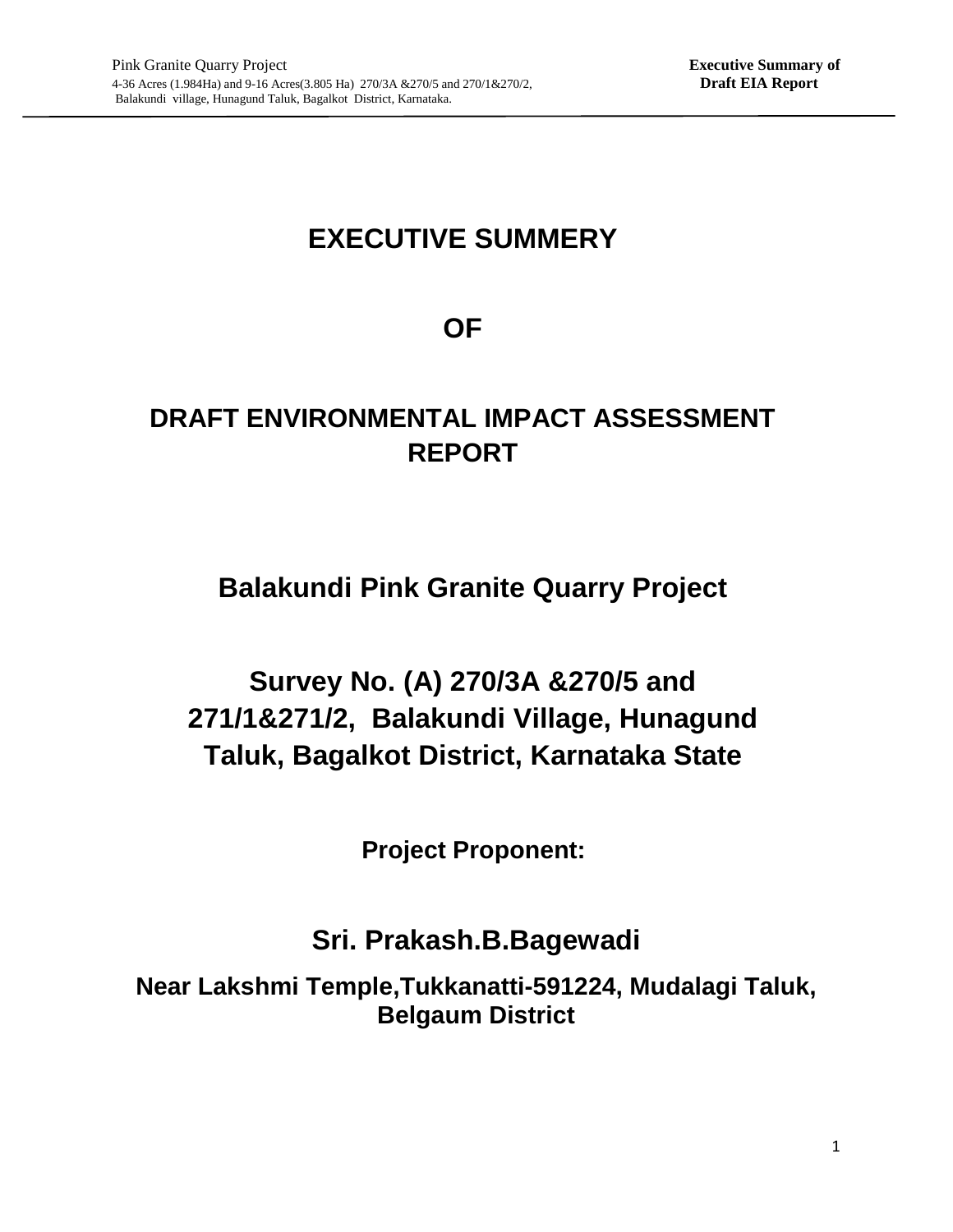## **EXECUTIVE SUMMARY OF DRAFT ENVIRONMENTAL IMPACT ASSESSMENT REPORT**

## **1. Project Description**

The proposed Pink Granite stone quarry project is a over an extent of 4-36 Acres (1.984 Ha) and 9-16 Acres(3.805 Ha) located in Survey No. (A) 270/3A &270/5 and (B) 271/1&271/2, Balakundi Village, Hunagund Taluk, Bagalkot District, Karnataka State The applied areas are demarcated on the Topo-sheet No. 57 A/1 of the survey of India. The mine lease area falls in the Patta Land and the details of Quarry areas and geographical coordinates of

the Quarry lease areas are as follows:

- (A) The 4-36 acres (1.984 Ha) area of Sy. No. 270/3A  $&270/5$  Patta land lies in the latitude of N 15<sup>0</sup> 54' 38.1'' to N 15<sup>0</sup> 54' 41.6'' and E 76<sup>0</sup> 04' 20.9" to E 76<sup>0</sup> 04' 30.6"
- (B) The 9-16acres (3.805 Ha) area of Sy.No. 271/1  $&271/2$  Patta land lies in the latitude of N 15<sup>0</sup> 54' 44.2" to N 15<sup>0</sup> 54' 50.6" and E 76<sup>0</sup> 04' 17.4" to E 76<sup>0</sup> 04' 26.5"

The Quarry Lease application which was submitted to the department of Mines and Geology Bagalkot has been processed and the said department has notified the area for Sri Prakash.B.Bagewadi, balakundi Village, Hunagund Taluk, Bagalkot District to an extent of4- 36acres (1.984 Ha) and The 9-16acres (3.805 Ha) . The lease has been granted to proponents of 4-36 acres (No.DMG/BGK/KQL-1/Rules-32/2017-18 dated 23-01-2018) and 9-16 acres (vide letter No.DMG/BGK/KQL-1/Rules-32/2017-18 dated 05-03-2018.) for a period of 5 years by Department of Mines and Geology, Bagalkot and the Quarry Plan was approved by Director of Mines and Geology, Karnataka.

The Quarrying plan with Progressive Mine Closure Plan is prepared under Karnataka Minor Mineral Concession Rules, 1994 & Granite Conservation Rules, 1999, for 5 years. Accordingly Project Proponent has submitted Form-I, Pre- feasibility report and copy of Approved Quarry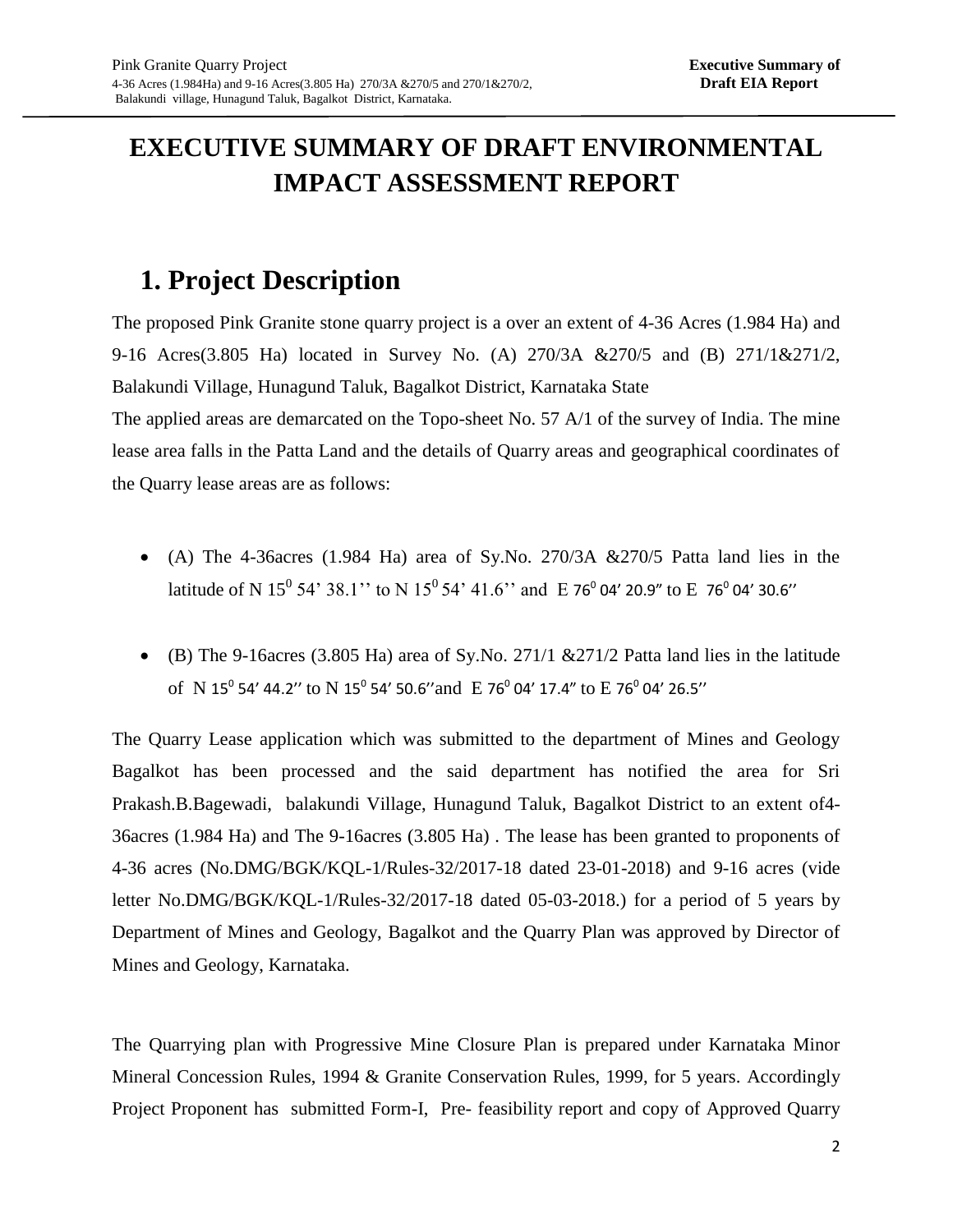Plan from the Department of Mines & Geology Koppal to the State Level Environment Assessment Authority of Karnataka constituted by MoEF, GoI for issuing Environment Clearance as per EIA September 14, 2006 Notification.

#### **MINING DETAILS**

| Sl.No.         | <b>Particulars Details</b>                    |                                               |  |
|----------------|-----------------------------------------------|-----------------------------------------------|--|
|                | 4-36 acres                                    | <b>9-16 acres</b>                             |  |
| $\mathbf{1}$   | Method of Mining Open Cast fully              | Method of Mining Open Cast fully              |  |
|                | Mechanized Quarrying Method                   | <b>Mechanized Quarrying Method</b>            |  |
| $\overline{2}$ | Granite Production Capacity Max 5,000         | GraniteProduction Capacity Max 10,000         |  |
|                | cu.m/annum                                    | cu.m/annum                                    |  |
| 3              | Total Mineable Reserves 163681 cu.m           | Total Mineable Reserves 404443 cu.m           |  |
| $\overline{4}$ | Total waste generation till the end of        | Total waste generation till the end of        |  |
|                | Life of quarry 58335cu.m                      | Life of quarry 116665cu.m                     |  |
| 5              | Life of quarry 10 years                       | Life of quarry 12 years                       |  |
| 6              | Bench Height 6m                               | Bench Height 6m                               |  |
| 7              | Bench Width 6m                                | Bench Width 6m                                |  |
| 8              | Elevation Range Highest elevation is          | Elevation Range Highest elevation is          |  |
|                | 601.35mRL<br>elevation<br>Lowest<br><i>is</i> | 602.35mRL<br>elevation<br>Lowest<br><i>is</i> |  |
|                | 598.36mRL                                     | 599.91mRL                                     |  |
| 9              | General Ground Level 600m AMSL                | General Ground Level 600m AMSL                |  |
| 10             | Ground water table 60-80m BGL                 | Ground water table 60-80m BGL                 |  |
| 11             | Overall pit slope $45^{\circ}$                | Overall pit slope $45^{\circ}$                |  |

## **CONCEPTUAL QUARRY PLAN**

Method of Quarrying: An open cast Other than fully Mechanized method will be adopted to operate the area. The annual production for 4-36 Acres is about 5000 Cum/year (Maximum) for Five years, anticipated life of the quarry Life of the mine in this case is for 10 years or till the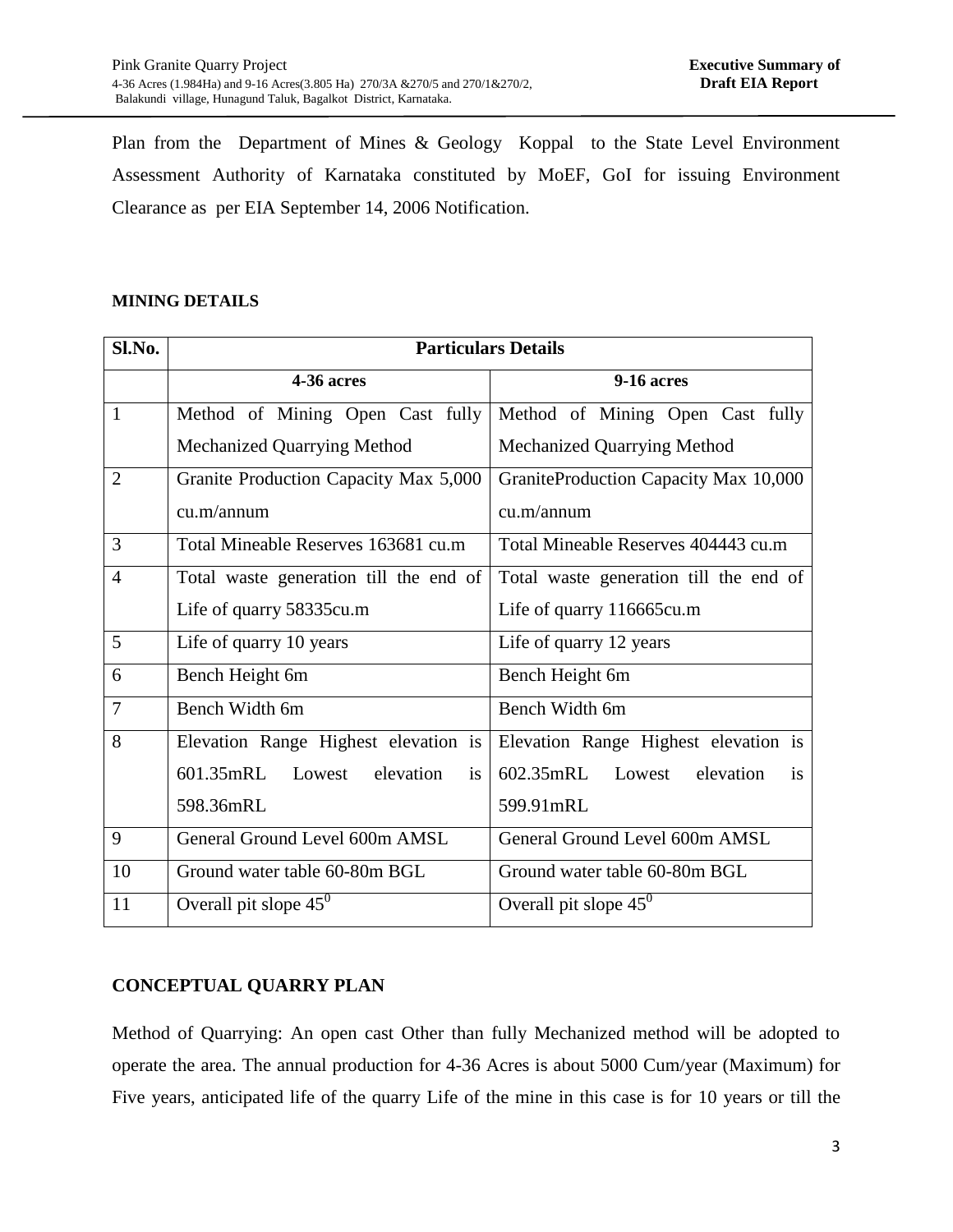reserves get exhausted and for the annual production for 9-16 acres is about 10,000 Cum/year (Maximum) for Five years, the Open cast method will be followed during the plan period. Anticipated life of the quarry Life of the mine in this case is for 12 years or till the reserves get exhausted.

## **Waste Generation & Disposal**

There is no such reduction of waste / mineral reject processing possibilities are proposed during plan period. There is no proposal of dumping during the proposed ensuing quarrying period, & concurrent backfilling is proposed.

## **Water Requirement & Source**

Total water requirement for the project will be 5.46 KLD (4-36 acre) & 7.28 KLD (9-16 acre), Requirement is met by procurement of water from the bore well nearby Tankers.

## **Manpower Requirement**

The said quarry provides direct employment to 27 people and generate indirect employment for 27 more people (for 4-36 acre) and 36 people and generate indirect employment for 36 more people (for 9-16 acre). Most of the directly employed manpower falls under skilled category Preference will be given to the local people as per their eligibility.

## **Site Infrastructure**

The Quarry will have its own office premises, canteen, first-aid center etc. Quarry office is well connected with wireless and telephone, internet  $\&$  e-mail facilities for communication. The Quarry is provided with a workshop to undertake repairs and regular maintenance of quarrying machinery deployed.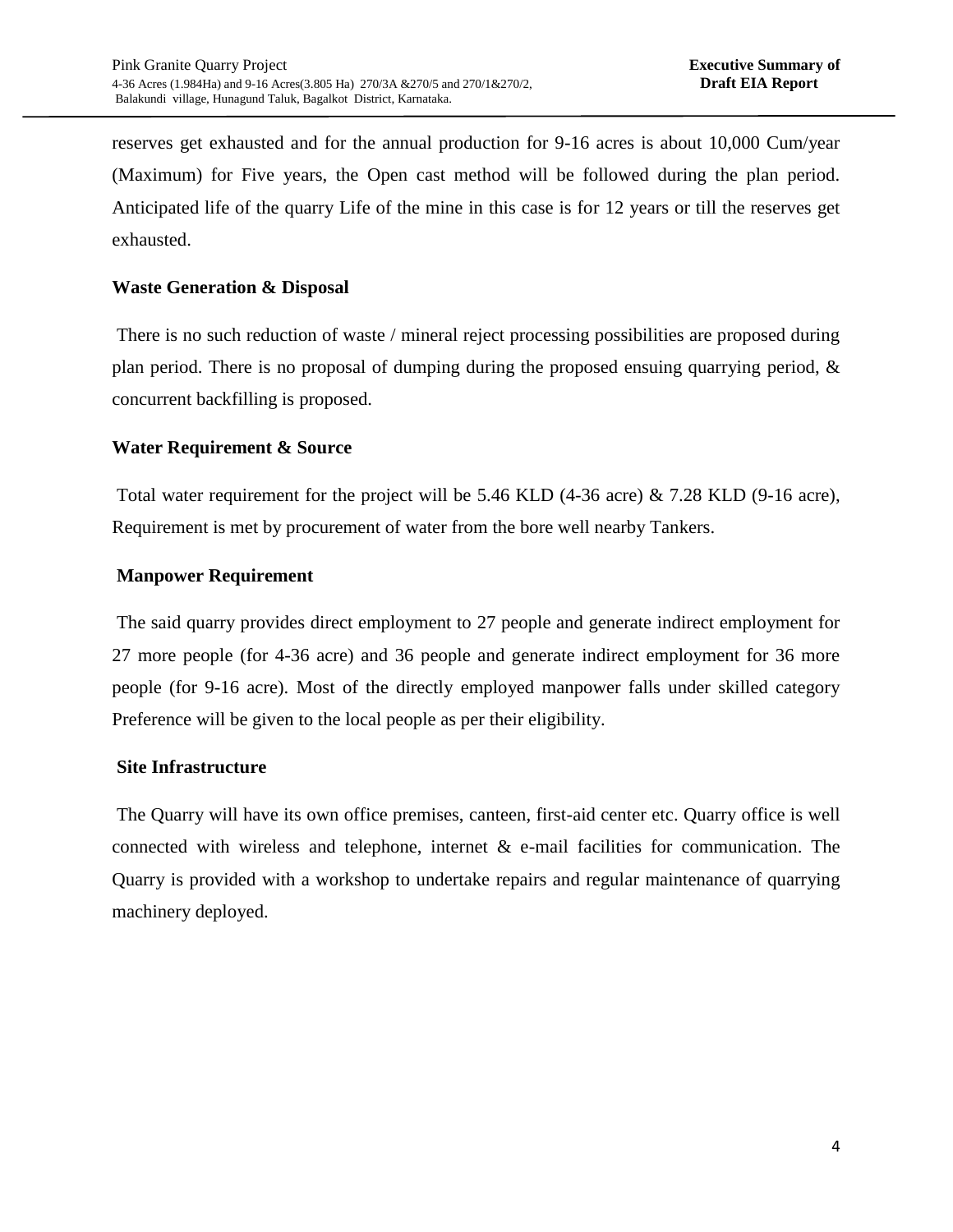## **2. DESCRIPTION OF THE ENVIRONMENT**

#### **2.1 Description of the environment**

#### **2.1.1 Study Area**

The study area is considered to be the quarry lease area, and an additional area of 10 km radius from the lease boundary.

## **2.1.2 Climate**

The climate in the region shows broadly four seasonal variations, namely:

Winter: December - February Summer: March – May Monsoon: June - September Post-monsoon: October – November The Study period was from November 2020 to January 2021,

## **2.1.3 Ambient Air Quality**

Ambient air quality monitoring was carried out from November 2020– January2021. The ambient air quality monitoring stations were set up at 9 different locations.

**PM**<sub>10</sub>: The minimum and maximum concentrations for  $PM_{10}$  were recorded as  $40.9\mu\text{g/m}^3$  and  $83.2 \mu g/m^3$  respectively. The Minimum concentration was recorded at Hanumasagara Govt. Higher Primary School and the maximum concentration was recorded at Project site 9-16 Acres.

**PM<sub>2.5:</sub>** The minimum and maximum concentrations for  $PM_{2.5}$  were recorded as  $21.2\mu\text{g/m}^3$  and  $40.2 \mu g/m^3$  respectively. The Minimum concentration was recorded at Hosuru Government School and the Maximum concentration was recorded at Project site 9-16 Acres.

**NO<sub>x</sub>**: The minimum and maximum  $NO_2$  concentrations were recorded as  $8.4\mu g/m^3$  and  $35.2 \mu g/m^3$ . The Minimum concentration was recorded at Mannapura Govt. School and the Maximum concentration was recorded at project site 9-16 Acres.

**SO<sub>2</sub>:** The minimum and maximum  $SO_2$  concentrations were recorded as  $5.8\mu g/m^3$  and  $25.3 \mu g/m<sup>3</sup>$ . The Minimum concentration was recorded at Mannapur Govt school and Ilkal Govt. 10<sup>th</sup> Boys school and the Maximum concentration was recorded at Project site 9-16 Acres.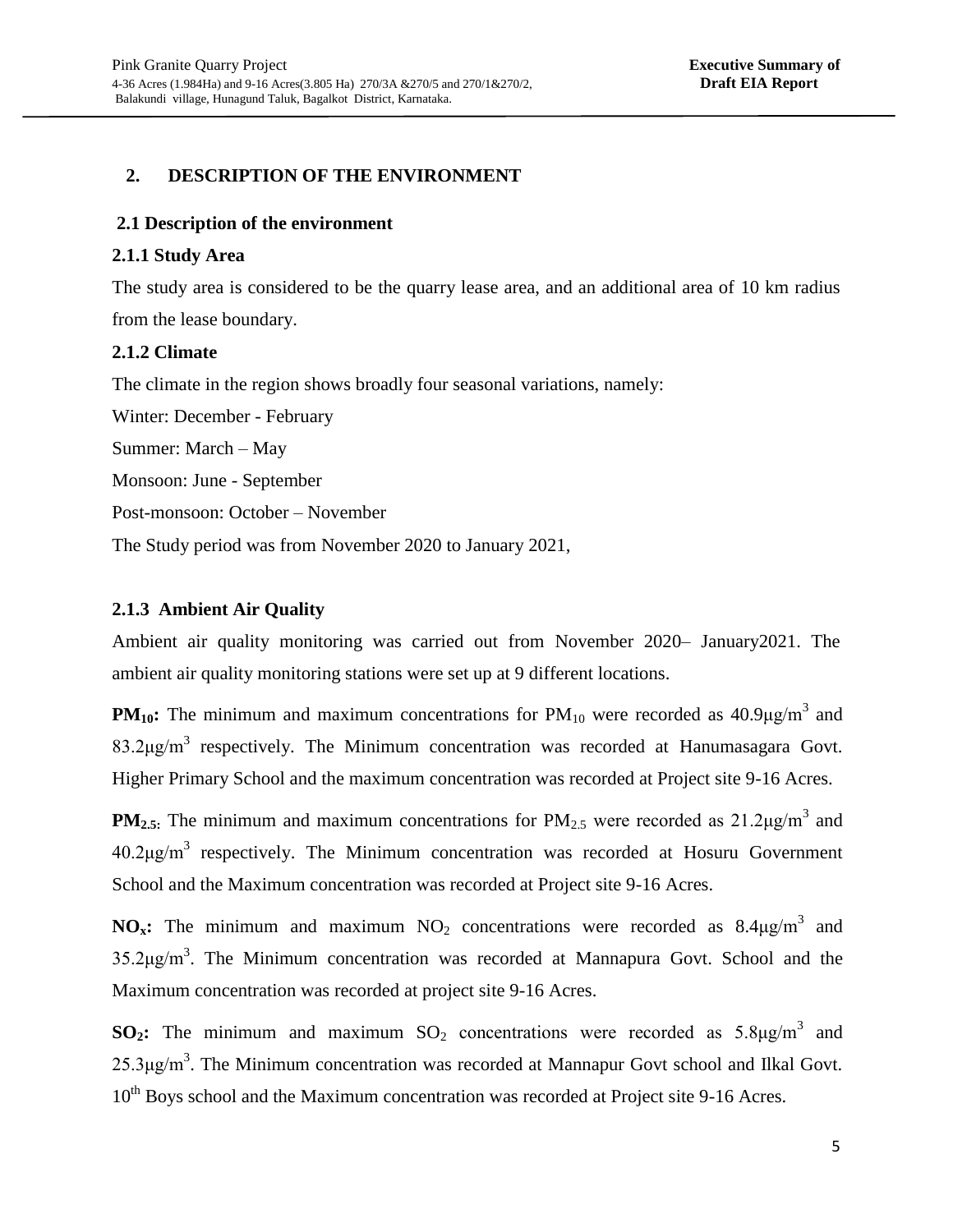The concentrations of  $PM_{10}$ ,  $PM_{2.5}$ ,  $SO_2$  and  $NO_2$  are observed to be well within the standards prescribed by Central Pollution Control Board (CPCB) for Industrial, Rural, Residential and Other area. Whereas, the concentration Free silica, Benzene, Benzopyrene, Hg, cd, Ni, and As was observed is below detection limits.

## **2.1.4 Land use**

The proportional presence of different land uses and land cover in terms of statistical percentages was derived for the study area. Appropriate legends were used to represent the various categories of land use and land cover, and were then written on the prepared land use and land cover maps

## **2.1.5 Noise Quality**

## **Day time Noise Levels**

Noise levels during day time were found to be in range of 41.8 dB (A) to 73.6dB (A). The minimum noise level was observed at Hanumasagar Govt. Higher Primary School and Down stream\_Project\_Site 4-36 Acres

## **Night time Noise Levels**

Noise levels during night time were found to be in range of 33.6 dB (A) to 68.4 dB (A). The minimum noise levels was observed Hosuru Government school and maximum conc. was observed at Project\_site 9-16 Acres. Project site.

The ambient noise environment of the mining site is studied and reported. Since the mining operation engages only a low noise causing explosives such as detonators, the noise generated due to the explosion is below 60 dB(A) within 100 m. Hence the noise is not a major problem in the mining activity.

## **2.1.6 Soil Quality**

For study soil quality of the region, Five sampling locations were selected to assess the existing soil conditions in and around the project area representing various land use conditions. The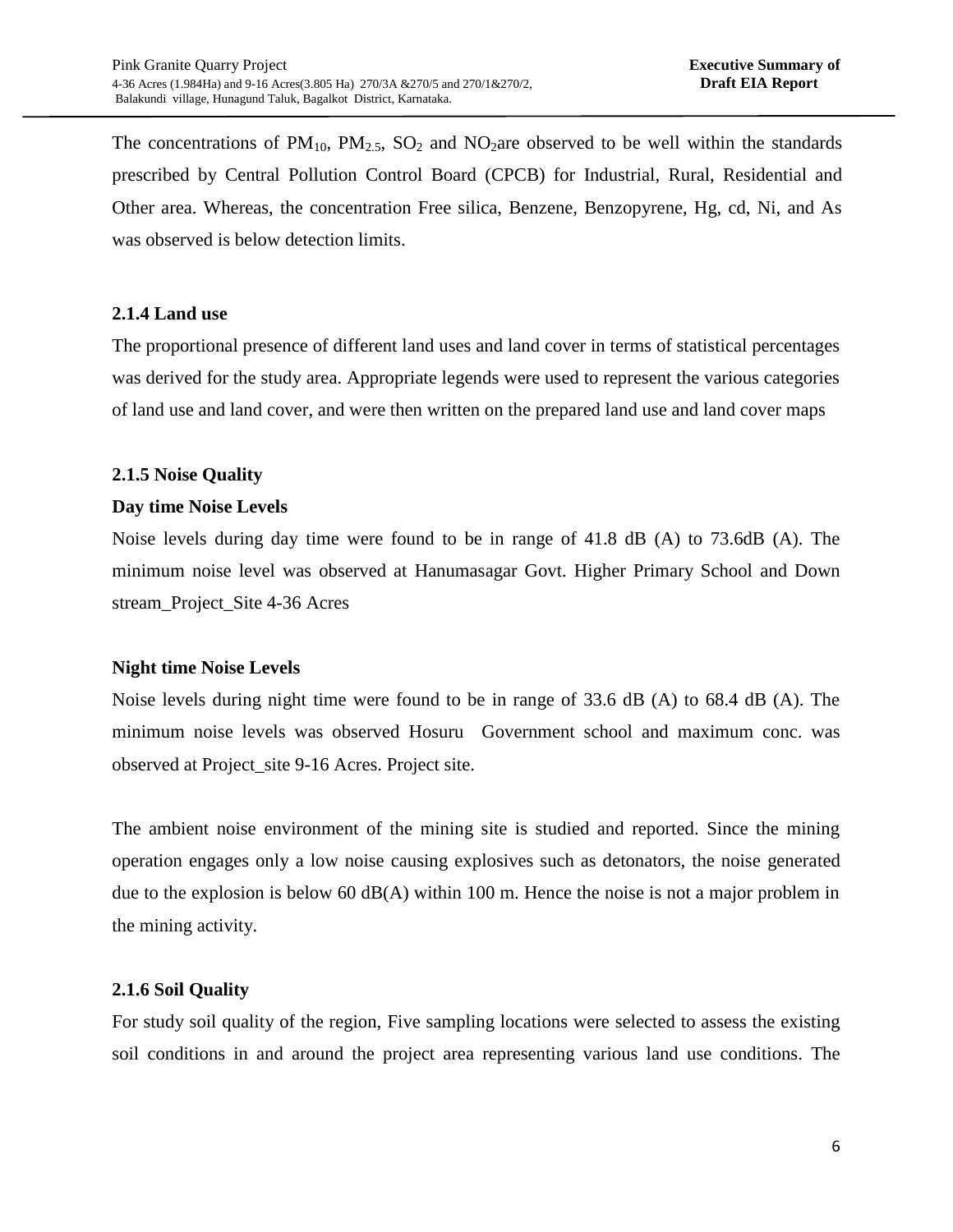samples were collected from different depths (30cm, 60cm and 100cm) are subjected to various physiochemical parameters.

## **2.1.7 Water Quality**

The water quality of the area has been studied taking Six locations in the core and buffer zone.

## **Ground Water Quality**

The ground water analysis results were compared with the standards for drinking water as per IS: 10500: 2012. The results indicate that the pH ranges 6.85 to 7.67 and TDS ranges from 480mg/l to 750 mg/l. The total hardness ranges from 180 mg/l to 560 mg/l.

## **Surface water Quality**

The pH values for all the samples collected in the study area during study period were meeting the Class "C" norms as per IS: 2296-1992. The total dissolved solids is 89 to 99 mg/l. The chloride is 13.3 to 14.2 mg/l, meeting the Class "C" norms as per IS: 2296-1992.

## **2.1.8 Biological Environment**

Though the concentrations of the emitted pollutants will be kept within permissible levels through the various engineering control, it is essential to have co-management in the likely impact zone for safeguard and enhanced of ecological environment of the project area. The green belt species are selected based on the following:

- Type of pollutant (mainly air and noise) likely to disperse from project activity.
- Plant species suitability / adaptability to the local environment as per CPCB guidelines Biological–filter Efficiency: mainly Dust capturing and Noise control.

## **2.1.9 Social Profile**

For assessing the prevailing socio-economic aspects of people in the study area around the proposed plant, the required data has been collected from various secondary sources and analyzed.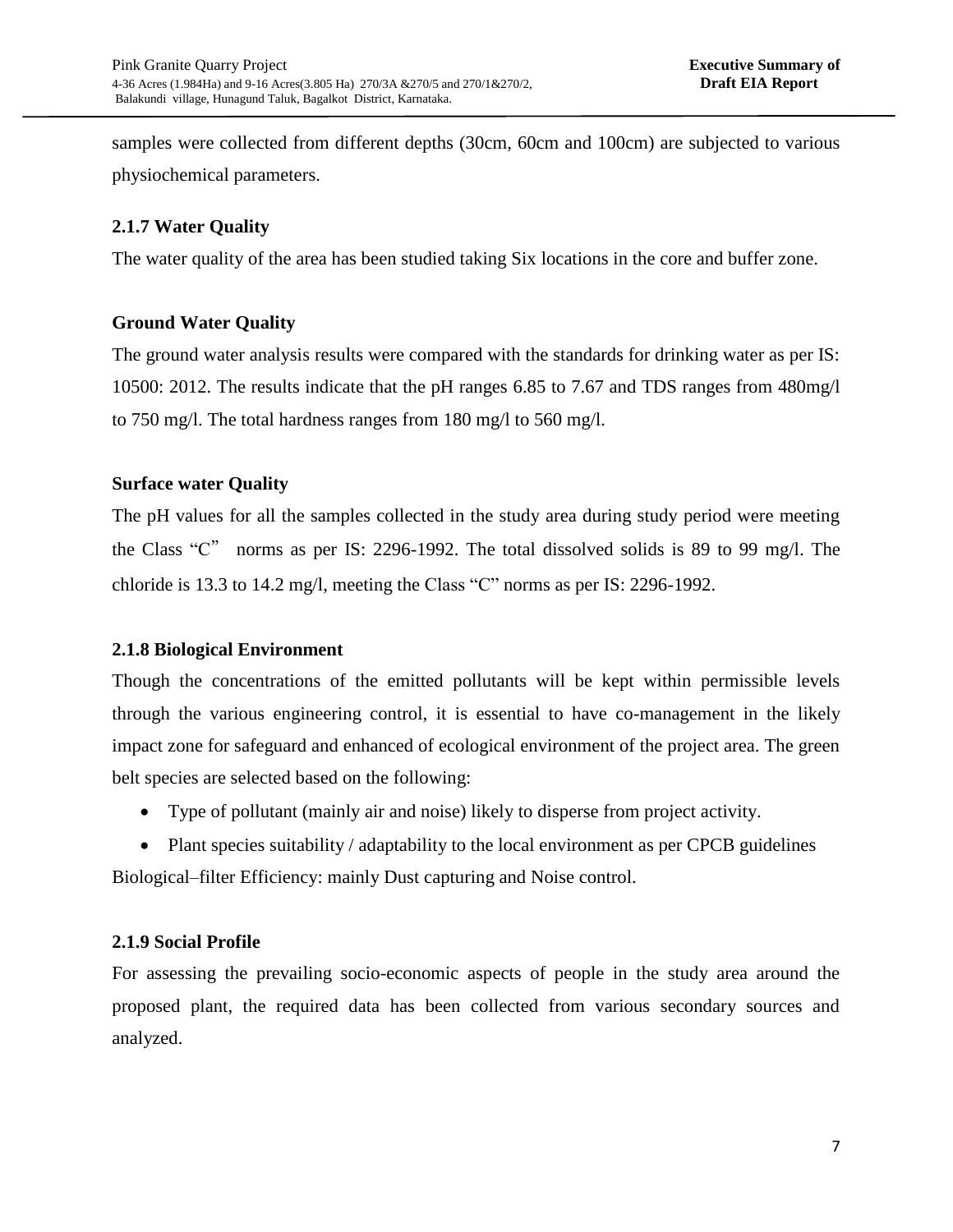## **2.1.10 Location and silent features of Project**

| S.No.          | <b>Item</b>                                                           | 4-36 Acres (1.518 Ha)                                                                                                   | 9-16 Acres (3.805 Ha)                                                                                                      |
|----------------|-----------------------------------------------------------------------|-------------------------------------------------------------------------------------------------------------------------|----------------------------------------------------------------------------------------------------------------------------|
| $\mathbf{1}$   | Name of the Applicant                                                 | Sri.                                                                                                                    | Sri.                                                                                                                       |
|                |                                                                       | Prakash.B.Bagewadi.                                                                                                     | Prakash.B.Bagewadi.                                                                                                        |
| $\overline{2}$ | Land Use                                                              | Patta land                                                                                                              | Patta land                                                                                                                 |
| 3              | Land Ownership                                                        | Owner                                                                                                                   | Owner                                                                                                                      |
| $\overline{4}$ | Lease period                                                          | 5 Years                                                                                                                 | 5 Years                                                                                                                    |
| 5              | <b>Nearest River</b>                                                  | NIL (within 10 km radius)                                                                                               | NIL (within 10 km radius)                                                                                                  |
| 6              | Name of protected areas,<br>Wildlife Sanctuary, Eco<br>sensitive area | No within 15.0 kms radius                                                                                               | No within 15.0 kms radius                                                                                                  |
| $\tau$         | <b>Site Coordinates</b>                                               | N 15 <sup>0</sup> 54' 38.1" to N 15 <sup>0</sup> 54'<br>41.6" E 76 $^{\circ}$ 04' 20.9" to E 76 $^{\circ}$<br>04' 30.6" | N 15 <sup>0</sup> 54' 44.2" to N 15 <sup>0</sup><br>$E$ 76 $^{0}$ 04'<br>54' 50.6"<br>17.4" to E 76 <sup>0</sup> 04' 26.5" |
| 8              | Location                                                              | Balakundi<br>Pink<br>Granite<br>Quarry                                                                                  | Balakundi Pink Granite<br>Quarry                                                                                           |
| 9              | Topography                                                            | The applied area is a waste<br>land and plain ground with<br>gentle slope towards East.                                 | The applied area is a<br>land<br>waste<br>and<br>plain<br>ground with gentle slope<br>towards East.                        |
| 10             | Minerals of mine                                                      | <b>Pink Granite</b>                                                                                                     | <b>Pink Granite</b>                                                                                                        |
| 11             | Proposed production of<br>mine                                        | 5000 Cum/year (Maximum)                                                                                                 | 10,000 Cum/year<br>(Maximum)                                                                                               |
| 12             | Method of mining                                                      | Open cast Other Than Fully<br>Mechanized method                                                                         | Open cast Other Than<br>Fully Mechanized method                                                                            |
| 13             | Drilling/Blasting                                                     | Drilling/Blasting                                                                                                       | Drilling/Blasting                                                                                                          |
| 14             | <b>Estimated cost</b>                                                 | 25 lakhs                                                                                                                | 50 lakhs                                                                                                                   |
| 15             | Water demand                                                          | 5.46 KLD                                                                                                                | 7.28 KLD                                                                                                                   |
| 16             | Sources of water                                                      | <b>Supplied through Tankers</b>                                                                                         | <b>Supplied through Tankers</b>                                                                                            |
| 17             | Ultimate depth of Mining                                              | 30 <sub>m</sub>                                                                                                         | 30 <sub>m</sub>                                                                                                            |
| 18             | Man power                                                             | 27 people                                                                                                               | 36 people                                                                                                                  |
| 19             | Nearest railway station                                               | Bagalkot - 50 kms from the<br>Applied area NW                                                                           | Bagalkot - 50 kms from<br>the Applied area NW                                                                              |
| 20             | <b>Nearest National highway</b>                                       | Sholapur-Bengaluru NH-13 is<br>6.72 East.                                                                               | Sholapur-Bengaluru NH-13<br>is 6.72 East.                                                                                  |
| 21             | <b>Nearest Airport</b>                                                | Hubli Airport100 kms                                                                                                    | Hubli Airport100 kms                                                                                                       |
| 22             | Nearest city                                                          | Ilkal 4.9 kms                                                                                                           | Ilkal 4.9 kms                                                                                                              |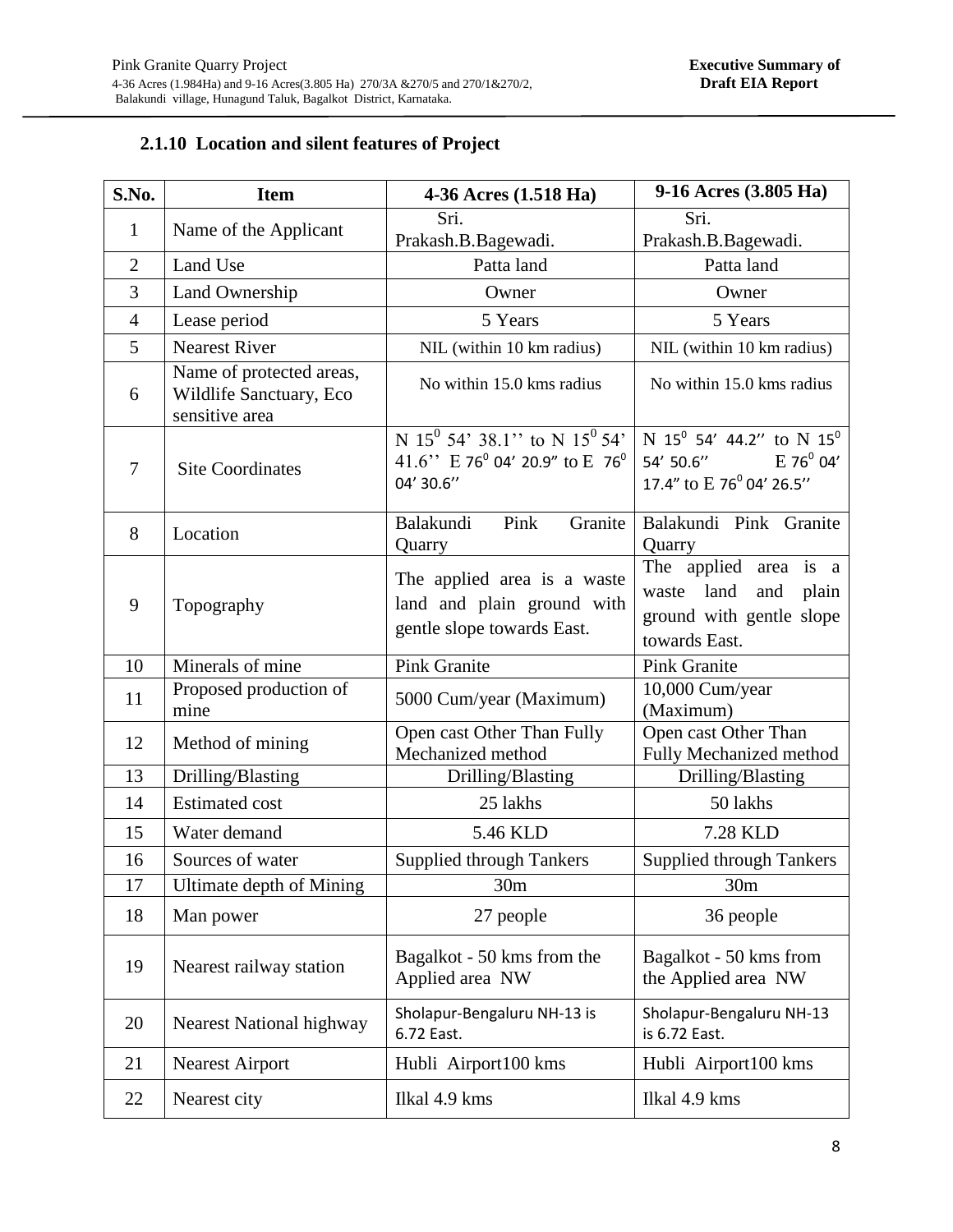| Sl.No. | <b>Man power</b> | 4-6 Acres<br>No's | <b>9-16 Acres</b><br>No's |
|--------|------------------|-------------------|---------------------------|
| 1      | Highly skilled   | 5                 | 5                         |
| 2      | Skilled          | 2                 |                           |
| 3      | Semi skilled     | 8                 | 5                         |
| 4      | Unskilled        | 13                | 22                        |
|        | <b>Total</b>     | 27                | 36                        |

Table 3: Details of Total man power requirement

Source: Approved Mining Plan

## **Table 4 : Water requirement**

|                     | 4-36 Acres                            |                                     |  |
|---------------------|---------------------------------------|-------------------------------------|--|
| <b>Description</b>  | <b>Consumption</b><br><b>KLD</b> /day | <b>Discharge</b><br><b>KLD</b> /day |  |
| a) Domestic use     | 2.46                                  | 0.7(70%)                            |  |
| b) Afforestation.   | 1.00                                  | NA                                  |  |
| c) Dust Suppression | 3.00                                  | NA.                                 |  |
| Total               | 5.46                                  |                                     |  |

## **Table 5: Water requirement**

|                     | <b>9-16 Acres</b>                     |                                     |  |
|---------------------|---------------------------------------|-------------------------------------|--|
| <b>Description</b>  | <b>Consumption</b><br><b>KLD</b> /day | <b>Discharge</b><br><b>KLD</b> /day |  |
| a) Domestic use     | 3.28                                  | 0.7(70%)                            |  |
| b) Gardening.       | 1.00                                  | <b>NA</b>                           |  |
| c) Dust Suppression | 3.00                                  | NΑ                                  |  |
| Total               | 7.28                                  | 0.7                                 |  |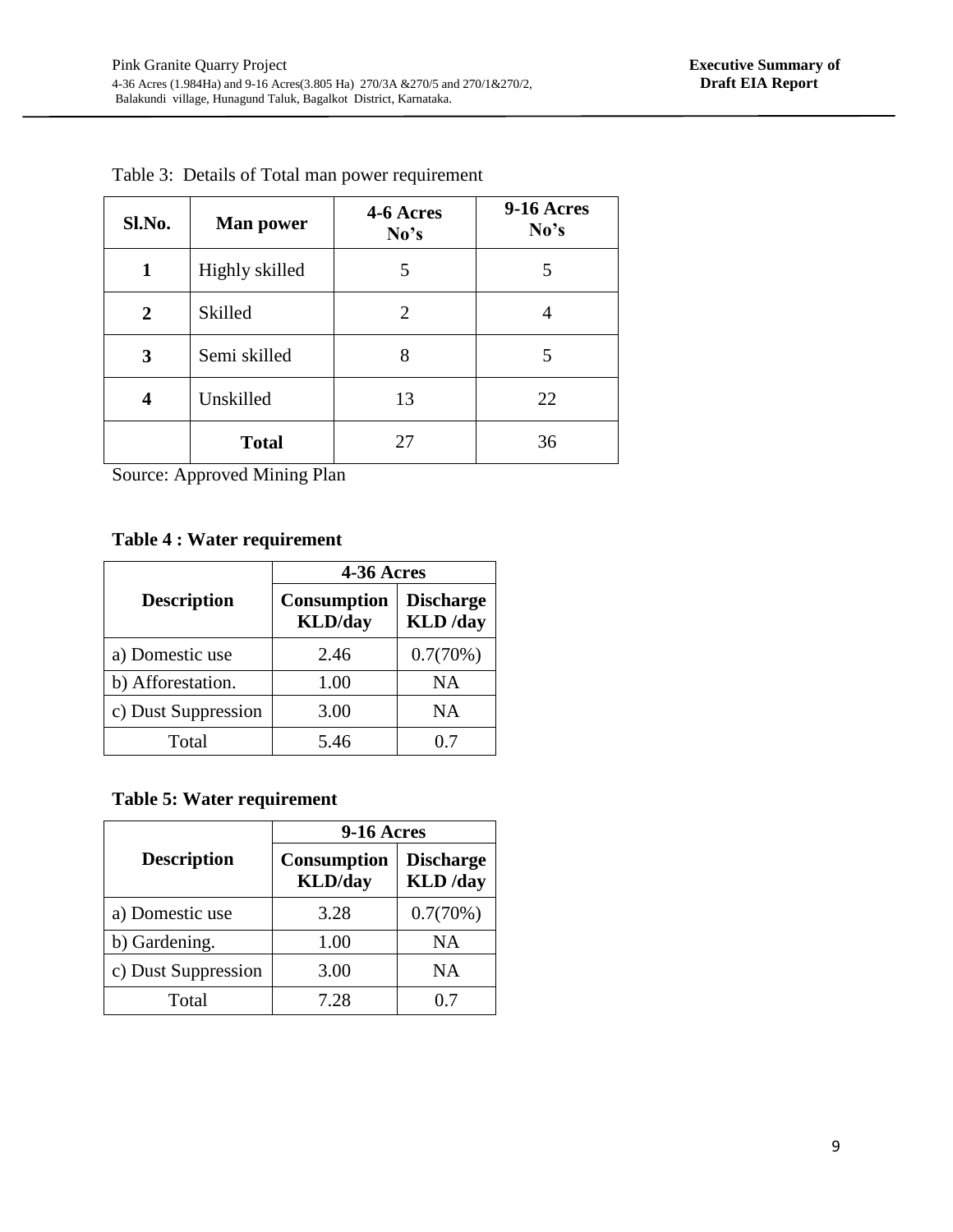| Year                      | <b>Granite Blocks 30%</b><br><b>Recovery</b><br>(Cum) | <b>Intercalated Waste</b><br>70% recovery<br>(Cum) | <b>Top Soil</b><br>(Cum) |
|---------------------------|-------------------------------------------------------|----------------------------------------------------|--------------------------|
| 1                         | 5000                                                  | 11667                                              | 5287                     |
| $\mathbf{2}^{\mathsf{I}}$ | 5000                                                  | 11667                                              | 5474                     |
| 3                         | 5000                                                  | 11667                                              | 5556                     |
| 4                         | 5000                                                  | 11667                                              | 2133                     |
| 5                         | 5000                                                  | 11667                                              |                          |
| TOTAL                     | 25000                                                 | 58335                                              | 18450                    |

## **Table 6: Five years production scheme of Pink Granite quarry (4-36 Acres)**

**Table 7: Five years production scheme of Pink Granite quarry (9-16 Acres)**

| Year           | <b>Granite Blocks 30%</b><br><b>Recovery</b><br>(Cum) | <b>Intercalated Waste</b><br>70% recovery<br>(Cum) | <b>Top Soil</b><br>(Cum) |
|----------------|-------------------------------------------------------|----------------------------------------------------|--------------------------|
| 1              | 10000                                                 | 23333                                              | 10652                    |
| $\overline{2}$ | 10000                                                 | 23333                                              | 10,876                   |
| 3              | 10000                                                 | 23333                                              | 10,937                   |
| 4              | 10000                                                 | 23333                                              | 6247                     |
| 5              | 10000                                                 | 23333                                              | $\cdots$                 |
| <b>TOTAL</b>   | 50000                                                 | 116665                                             | 38712                    |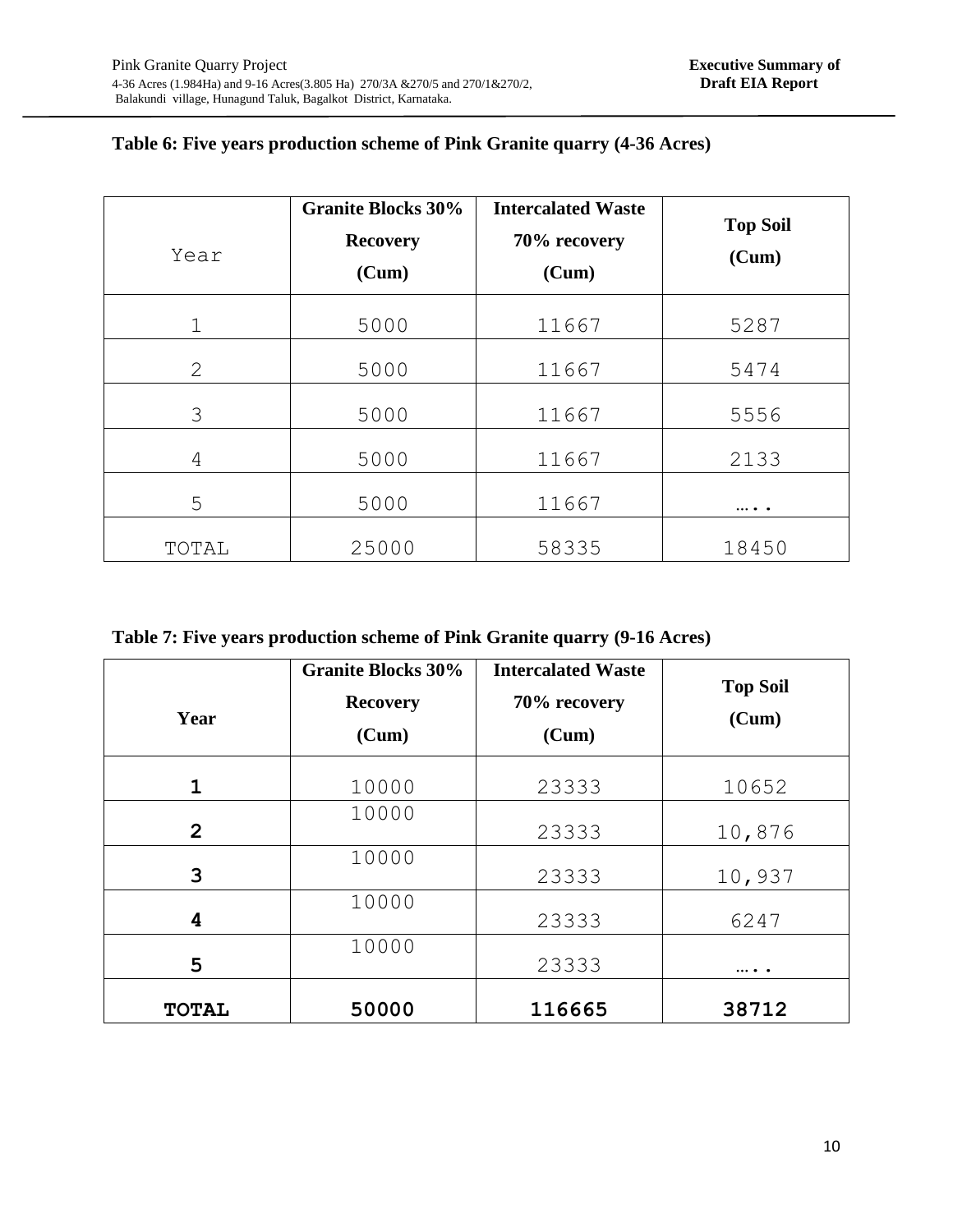## **3. Anticipated Environmental Impacts and Mitigation Measures**

## **3.1 Anticipated environmental impacts and mitigation measures**

## **3.1.1 Ambient Air**

- Detailed average readings indicate at all air ambient station  $P_{2.5}PM_{10}$ ,  $SO_2$  and NOX are within the prescribed limit of CPCB for respective categories.
- Low concentrations of  $SO_2$  and NOX are observed at all the locations.
- In order to reduce the air pollution, it is proposed to develop greenbelt as suggested.

## **Following measures are made to measure towards control of Air pollution**

- Regular spraying of water by water sprinkling system on haul roads and retaining wall within the premises.
- Timely maintenance of vehicles to minimize air pollution due to movement of vehicles.
- Dust masks for employees
- Covering the Pink Granite stone carrying vehicles with tarpaulin covers
- Plantation of trees along the roads and in the premises to reduce the impact of dust in the villagers, shrubs with small plantation will be taken up to arrest soil erosion to the surrounding area.

## **3.1.2 Land**

The quarry is located in an area of 1.518 ha & 3.805 ha no forestland is involved. The quarry lease area is not a part of any type of forest. Quarry lease area is barren/ waste land, hence all the impact on land use is positive because of high Afforestation activities will be carried out by mine proponent. Due to opencast Other Than Fully Mechanized quarry activities, the landscape may not change. There may not be much effect on the aesthetic environment of the lease area due to mining. The aesthetic beauty can be maintained by proper reclamation programme. Since this is an opencast Other Than Fully Mechanized proposal the land use on surface will not affect in any way.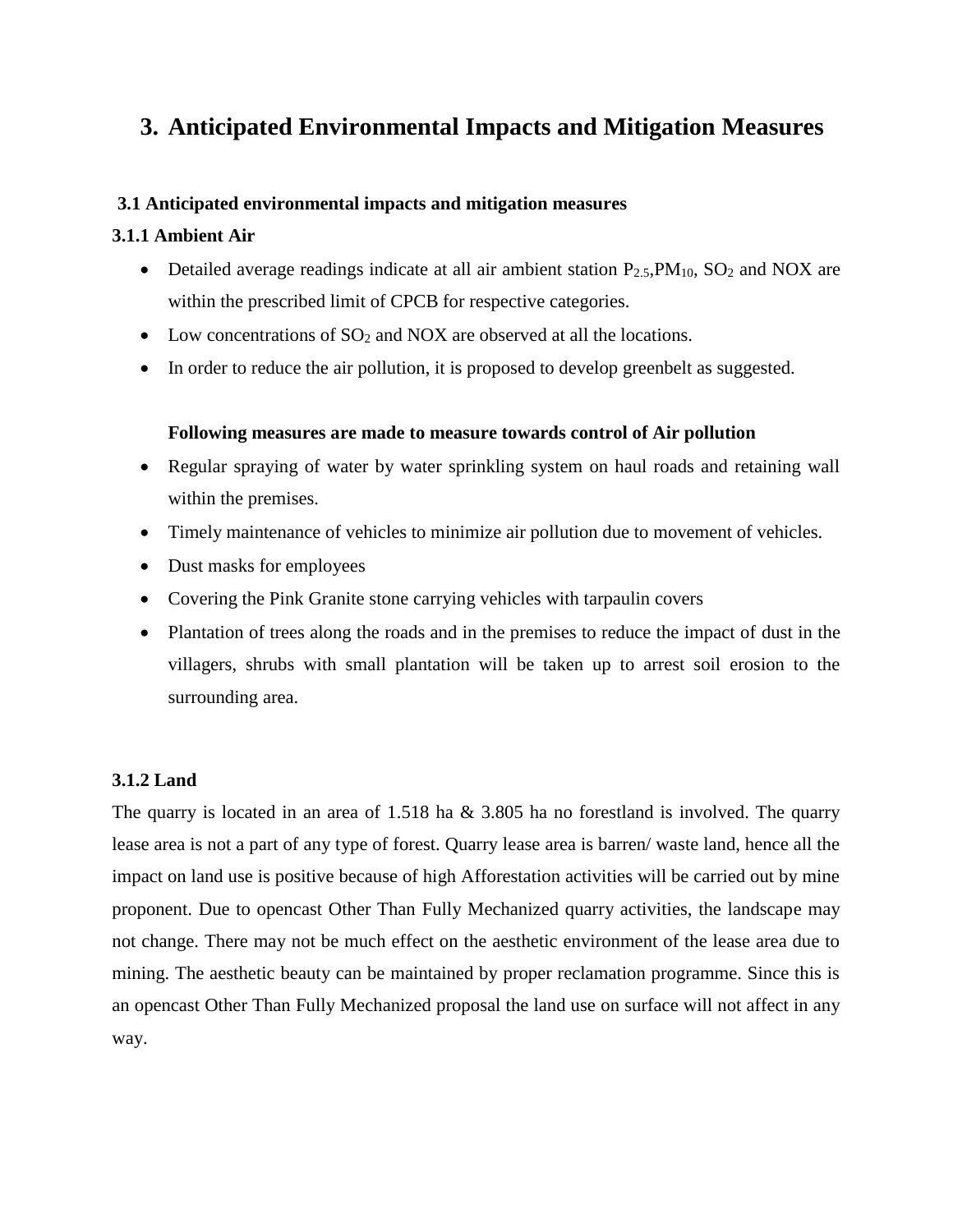## **3.1.3 Noise**

For site preparation, during construction phase operation of equipment like crane, dumper, roller, bulldozers etc. will be used. The equipment will be used during daytime and will emit noise within permissible limits. Thus, there will not be any adverse impact on nearby habitation due to proposed activity as the quarry lease connected with Sholapur-Bengaluru NH-13 from project site with a distance of 6.72 KM.

## **3.1.4 Soil**

There is no adverse effect of mining on the soil quality. However, farmers need to be advised not to use saline water for irrigation purpose. Regular monitoring of naturally harvested water is required

## **3.1.5 Water**

There is no perennial surface water course or surface water body within the leasehold area due to scanty and unpredictable rainfall. Further, at the time of quarrying, the quantity of waste water generated will be very less. The rainwater will accumulate in the mined out pits as well as in the pits created during lease period will be harvested which will be used for dust suppression.

## **3.1.6 Ecology and biodiversity**

Proposed project activity is part of existing lease area which is reported with common floral and faunal species. Removal of these (flora) species will not have significant or permanent impact on the habitat structure of associated faunal diversity. Considering all ecological components, all impacts are expected "Less Severe". However, strict implementation of EMP / mitigation measures are required to ensure that the biodiversity of the study area should not affected negatively.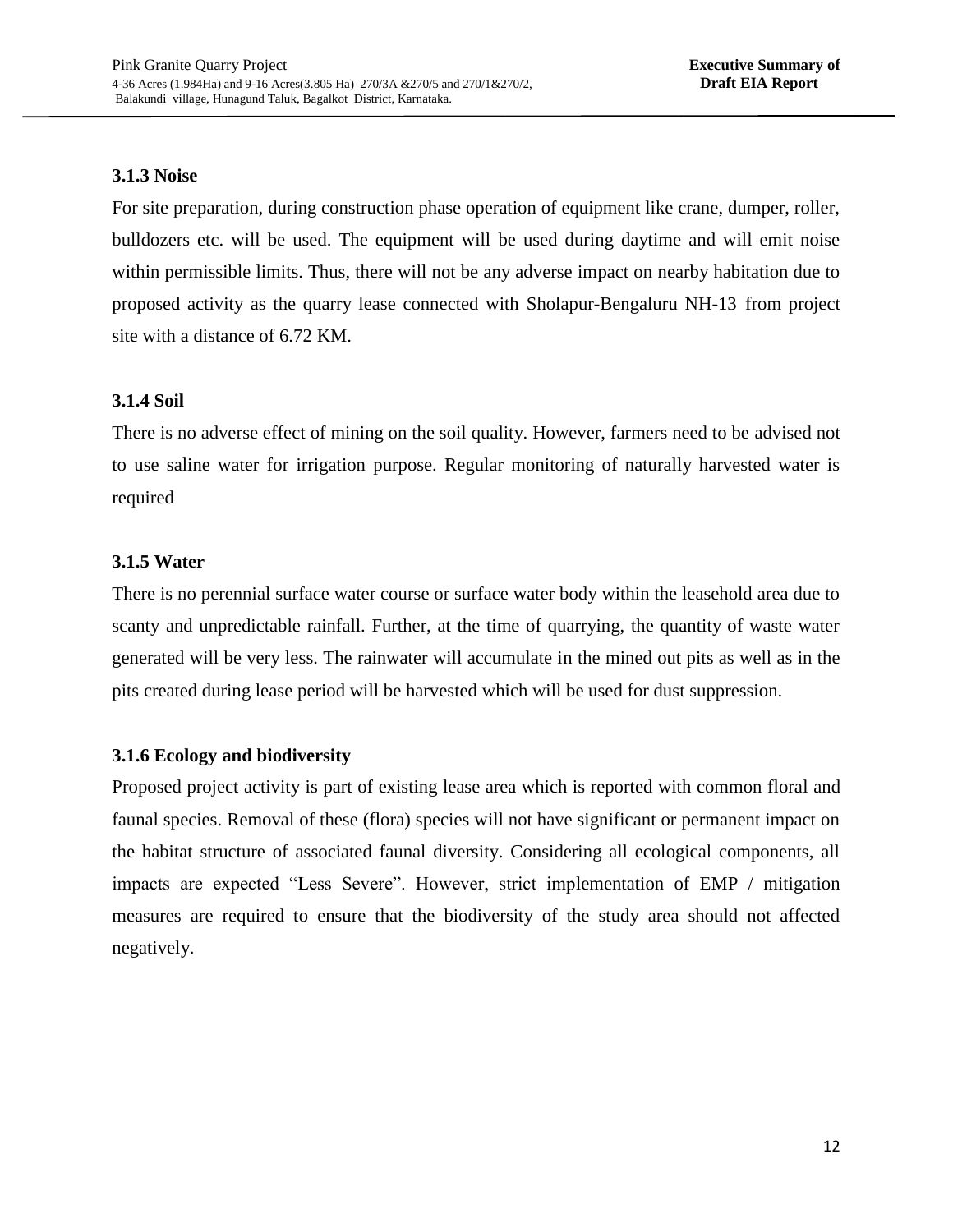## **4. Environmental Management Programe :**

## **4.1 Environmental monitoring program**

## **4.1.1 Monitoring Schedule for Environment Parameters**

| SI.<br>N <sub>0</sub>   |                                     | <b>Particulars</b>                                 | <b>Duration</b><br><b>of</b><br><b>Sampling</b>          | <b>Important Monitoring Parameters</b>                                                   |  |
|-------------------------|-------------------------------------|----------------------------------------------------|----------------------------------------------------------|------------------------------------------------------------------------------------------|--|
|                         |                                     | <b>Air Pollution and Meteorology</b>               |                                                          |                                                                                          |  |
|                         | A. Ambient Air Quality Monitoring   |                                                    |                                                          |                                                                                          |  |
| $\mathbf{1}$            | 1)                                  | 9 locations                                        | 24 hours                                                 | $PM_{10}$ , $PM_{2.5}$ , $SO_2$ Nox                                                      |  |
|                         |                                     | <b>B.</b> Meteorology                              |                                                          |                                                                                          |  |
|                         | 1)                                  | Meteorological data                                | Continuous<br>Monitoring                                 | Wind speed, direction, temperature,<br>relative humidity and rainfall                    |  |
|                         | <b>Water and Wastewater Quality</b> |                                                    |                                                          |                                                                                          |  |
|                         |                                     | A. Ambient Air Quality Monitoring                  |                                                          |                                                                                          |  |
|                         | 1)                                  | (if<br>Mine effluents<br>any)<br>during<br>Monsoon | Once<br>in<br>a<br>12<br>month<br>samples<br>per<br>year | As per EPA Rules, 1989.                                                                  |  |
| $\overline{2}$          | B. Water quality in the study area  |                                                    |                                                          |                                                                                          |  |
|                         | 1)                                  | Ground<br>Water<br>quality                         | Once in a year                                           | As per the parameters specified under<br>IS:10500                                        |  |
|                         | 2)                                  | <b>Surface Water</b>                               | Once in a year                                           | As per the parameters specified under<br>IS:10500 along with TSS, BOD $\&$<br><b>COD</b> |  |
|                         | 3)                                  | Water table in bore<br>wells                       | Once in a year<br>1 samples per<br>year                  | Water table and chemistry of water                                                       |  |
| $\overline{\mathbf{3}}$ | <b>Industrial Noise Levels</b>      |                                                    |                                                          |                                                                                          |  |
|                         | 1)                                  | Major<br>noise<br>generating sources               | 24 hr                                                    | Noise level in $dB(A)$                                                                   |  |
|                         | 2)                                  | Project drilling site                              | Instantaneous                                            | Noise level in $dB(A)$                                                                   |  |
|                         |                                     | <b>Ambient Noise Levels</b>                        |                                                          |                                                                                          |  |
|                         |                                     | Nine<br>Locations<br>around mine lease<br>area     | Once in a year<br>1 samples per<br>year                  | Noise levels in $dB(A)$                                                                  |  |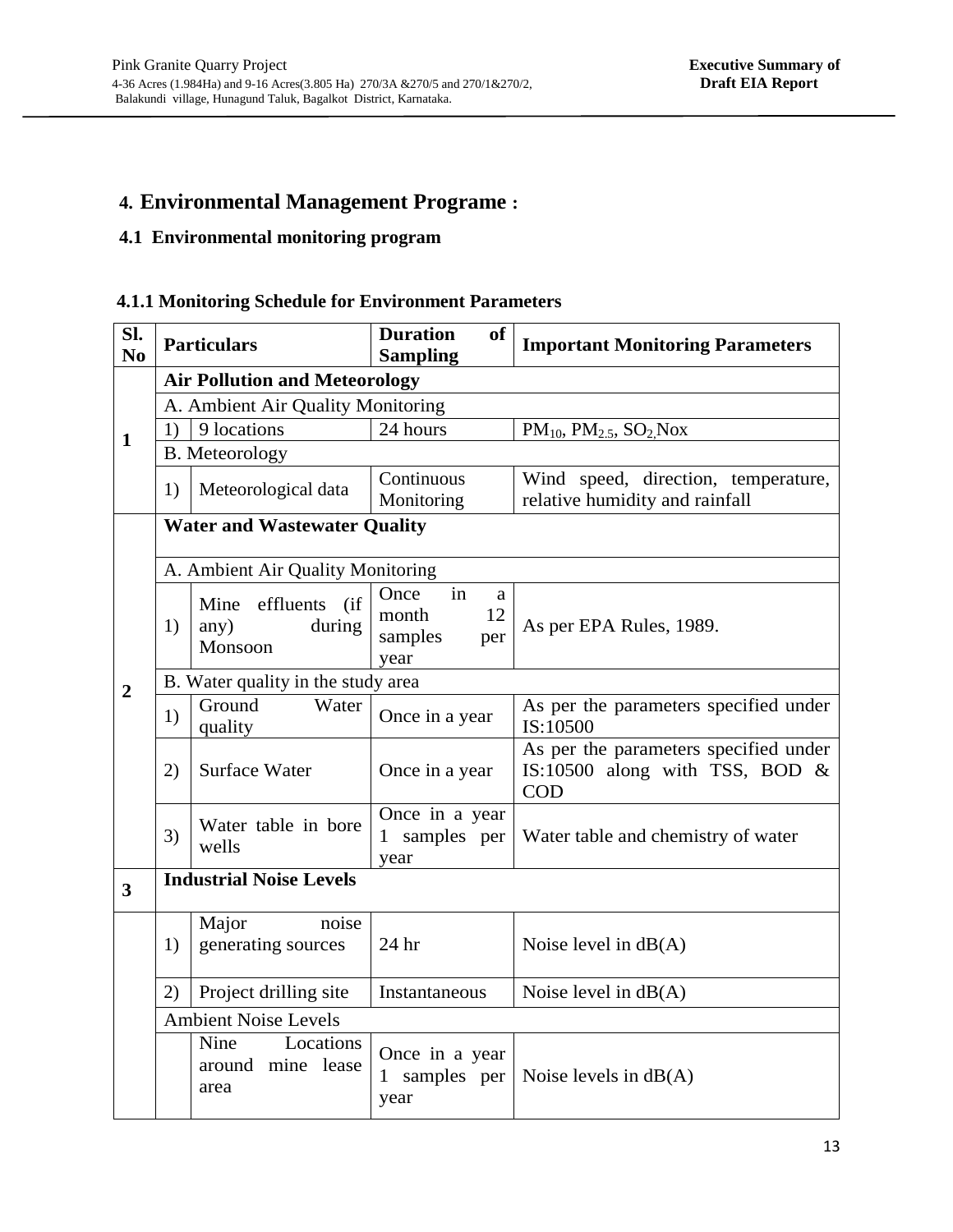| 4 |    | <b>Soil Characteristics</b>              |                                           |                                                                                                                                                                                                                                                                                                                |
|---|----|------------------------------------------|-------------------------------------------|----------------------------------------------------------------------------------------------------------------------------------------------------------------------------------------------------------------------------------------------------------------------------------------------------------------|
|   | 1) | Five<br>samples<br>in<br>nearby villages | One in a year<br>on all reclaimed<br>area | Colour, textural class,<br>grain<br>size,<br>distribution, pH, Electrical Conductivity,<br>Bulk Density, Porosity, Infiltration rate,<br>Moisture retention capacity, Wilting Co-<br>efficient, Organic matter Na, N, K,<br>$SO_4$ , SAR, Base<br>Exchange<br>PO <sub>4</sub><br>Capacity, Pb, Cu, Zn, Cd, Fe. |

## **5. Additional Studies**

## **5.1 Mine Closure Plan**

During this next five years the quarry workings will occupy an area of 1.518Ha & 3.805Ha to a depth of 3 and 6 mts. In these five years there is no proposal for reclamation of the pit. The Pink Granite stone is also available huge depth of the same pit of this five years will be used for next five-year workings. After completion of the Granite stone, the pit will be proposed for reclamation at the end of the mine.

## **5.2 Public Consultation**

The public hearing will be conducted by KSPCB as per the EIA Notification and the public hearing points raised and commitment of the project proponent will be incorporated in the Final EIA Report.

## **5.3 Risk Assessment and disaster management**

The aim of risk assessment and disaster management is to identify potential dangers associated with the mining operation and delineation of corresponding prevention and control measures. The disaster management plan is aimed to ensure safety of life, protection of environment, protection of installation, restoration of production and salvage operations in this same order of priorities. For effective implementation of the disaster management plan, it should be widely circulated and personnel training through rehearsals/drills. The objective of the disaster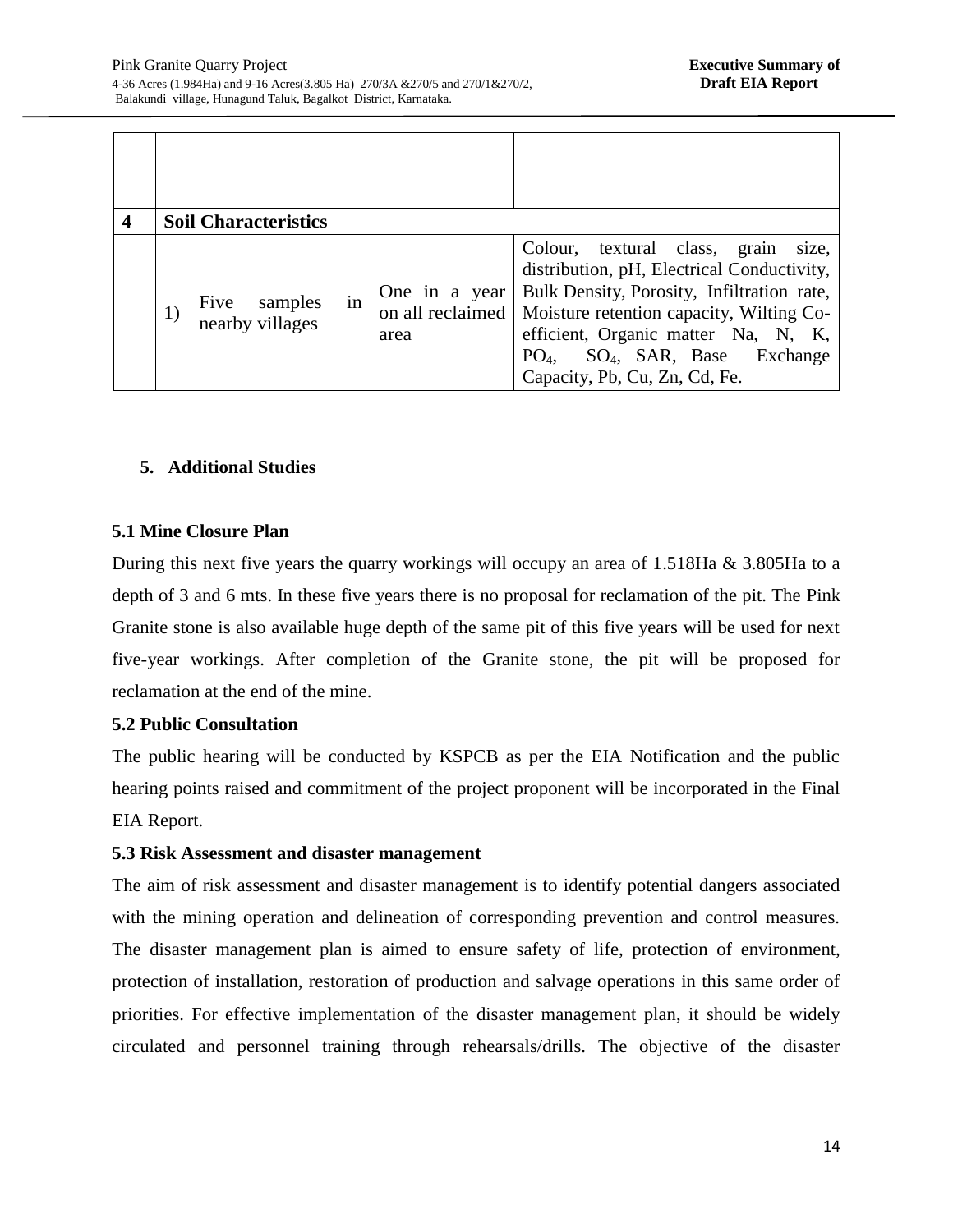management plan is to make use of the combined resources of the mining operation and the outside services to achieve the following:

- Effect the rescue and medical treatment of casualties
- Safeguard other people
- Minimize damage to property and the environment
- Initially contain and ultimately bring the incident under control
- Provide for the needs of relatives
- Provide authoritative information to the news media
- Secure the safe rehabilitation of affected area
- Preserve relevant records and equipment for the subsequent inquiry into the cause and circumstances of the emergency
- In effect, it is to optimize operational efficiency to rescue rehabilitation and render medical help and to restore normalcy.

## **6. Project Benefits**

There are various attractive commercial and social reasons which are responsible for the development of Granite stone quarry.

- Quarrying activities in any area provide source of direct employment to the local inhabitants and helps in decreasing the migration of local people from their native places. In addition to this several avenues for indirect employment in region are generated namely transportation and such other ancillary activities connected with the mining activity.
- Apart from all these, significant revenue is provided by the mining company to the state and the central government in the form of royalty, district mineral fund, port charges, export duty, etc. The export carried out by the company also results into the generation of valuable foreign exchange earnings for the country.

Therefore, the quarrying will result into the production of useful Granite stone and will generate wealth for the country and at the same time provide employment opportunity to local people to help them in increasing their living standards.